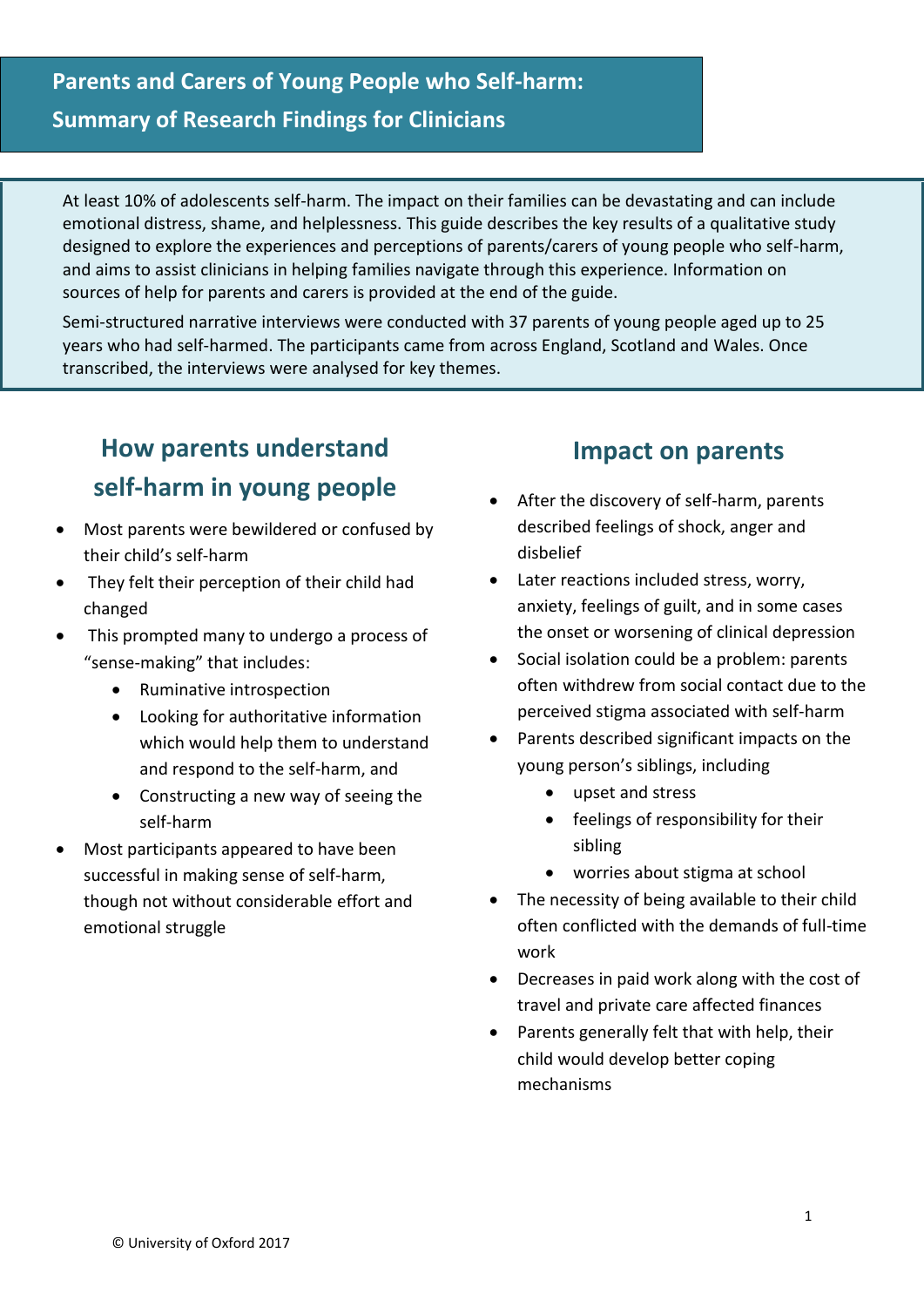# **Changes in parenting strategies after a young person's self-harm**

- A child's self-harm may lead mothers and fathers to re-evaluate their parenting strategies
- There are changes to the degree of support they provide their child and changes to how much they feel the need to control and/or monitor their child
- Early on, parents often found themselves "walking on eggshells" so as not to upset their child; later, they felt more able to take some control
- Parents' reactions often depended on how they conceptualised the self-harm:
	- part of adolescence
	- mental health issue
	- "naughty behaviour"
- Parents worried about less of their time being available for siblings
- Specific strategies included learning to avoid blaming themselves or their child for the self-harm and developing new ways to communicate with their child

# **Experiences of support and treatment**

- Parents talked about the importance of professionals' attitude towards their child: helpful or judgmental
- They wanted to know that self-harm was taken seriously by clinicians
- Adolescents generally receive a standardised assessment to ascertain their level of risk - this could come across as an interrogation or an alienating "tick box" exercise
- A positive relationship between child and clinician made all the difference to engagement
- Practical aspects of care were considered to be important, including
	- Prompt access to care
	- Intensive support early on
	- Specific guidance on what to do and how to access information, including web resources, organisations and leaflets
- Parents wanted to be listened to and involved in treatment
- Parents understood the dilemmas of confidentiality but found it difficult not knowing what was said to their child by clinicians
- Regular updates from professionals were seen as essential and parents valued good communication with staff
- When available, specific help for parents' physical and mental health was valued
- Meeting other parents facing similar issues was regarded as helpful

This guide summarises independent research funded by the National Institute for Health Research (NIHR) under its Programme Grants for Applied Research Programme (Grant Reference Number RP-PG-0610-10026). The views expressed are those of the author(s) and not necessarily those of the NHS, the NIHR or the Department of Health.